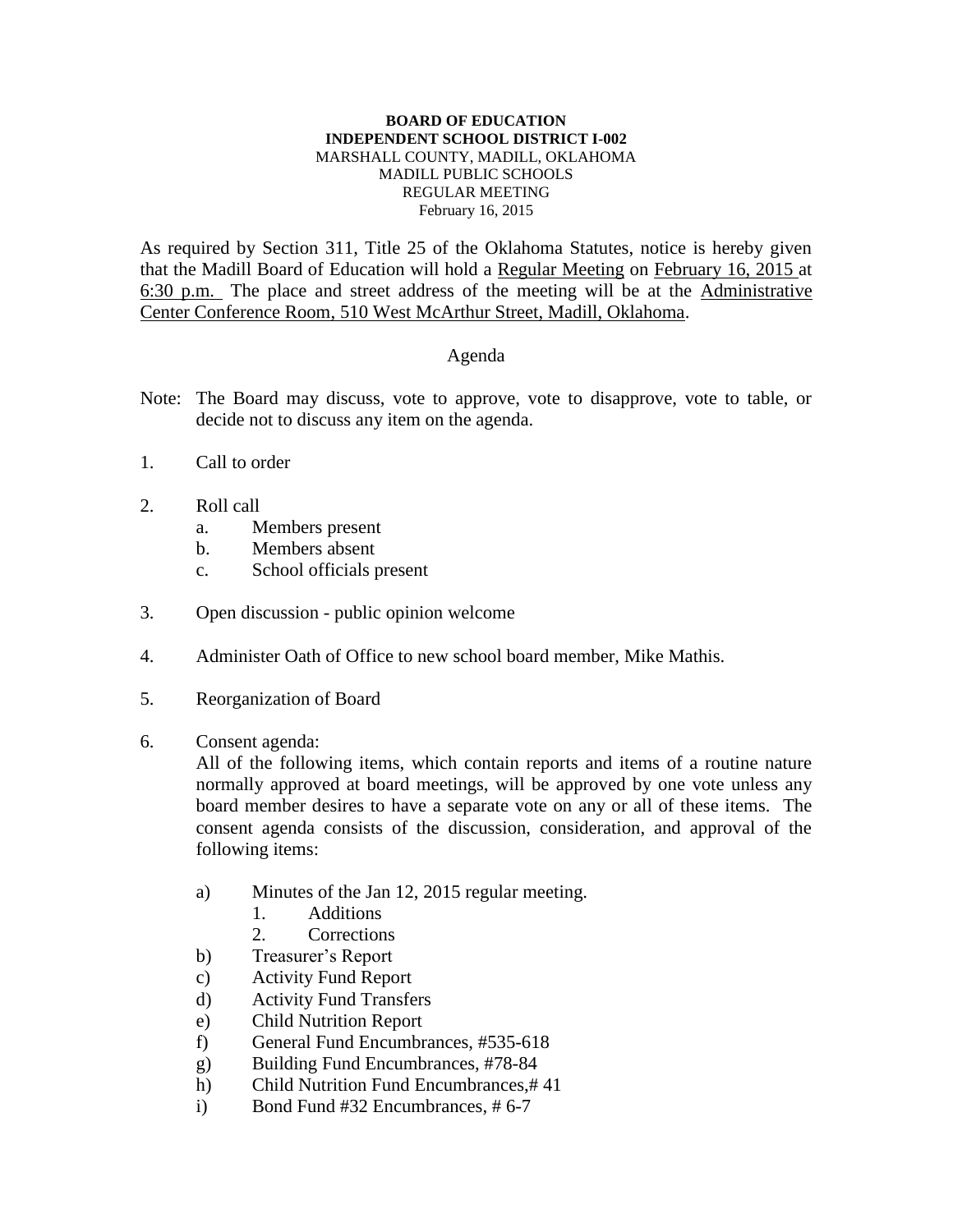- j) Bond Fund #33 Encumbrances,# 19-24
- k) Encumbrances Change Orders
- l) Fund Raising Request
- m) Requests for use of school facilities
- 7. Presentation from Jack H. Jenkins and vote to approve or not to approve annual audit for FY14.
- 8. Superintendent's Report
- 9. Proposed executive session to discuss:
	- a. Negotiations with Madill Education Association for the 2015-16 school year. 25 O.S. Section 307§ (b) (2).
	- b. The purchase of Real Property. 25 O.S. Section 307§ (b) (3).
- 10. Vote to convene in executive session.
- 11. Acknowledge board's return to open session.
- 12. Executive session compliance statement.
- 13. Vote to approve or not to approve Family & Medical Leave Request for Billy Harding.
- 14. Vote to accept or not to accept the following resignation or any other resignations that may be received but not limited to:
	- a. Debra Pecaut (maintenance/bus driver)
	- b. Bobby Davis (ECC para-professional)
- 15. Vote to employ or not to employ Courtney Hoedebeck as a support employee for the remainder of FY15.
- 16. Vote to declare or not to declare the following item as surplus and direct the superintendent of schools to dispose of in a proper manner:

| Hobite Mixer | Serial # 980233     |
|--------------|---------------------|
|              | Model $#A.200$      |
|              | Volts 115, amp 5.56 |
|              | $(with 2$ bowls)    |

- 17. New Business, matters that could not be reasonably foreseen 48 hours before the board meeting.
- 18. Vote to adjourn.